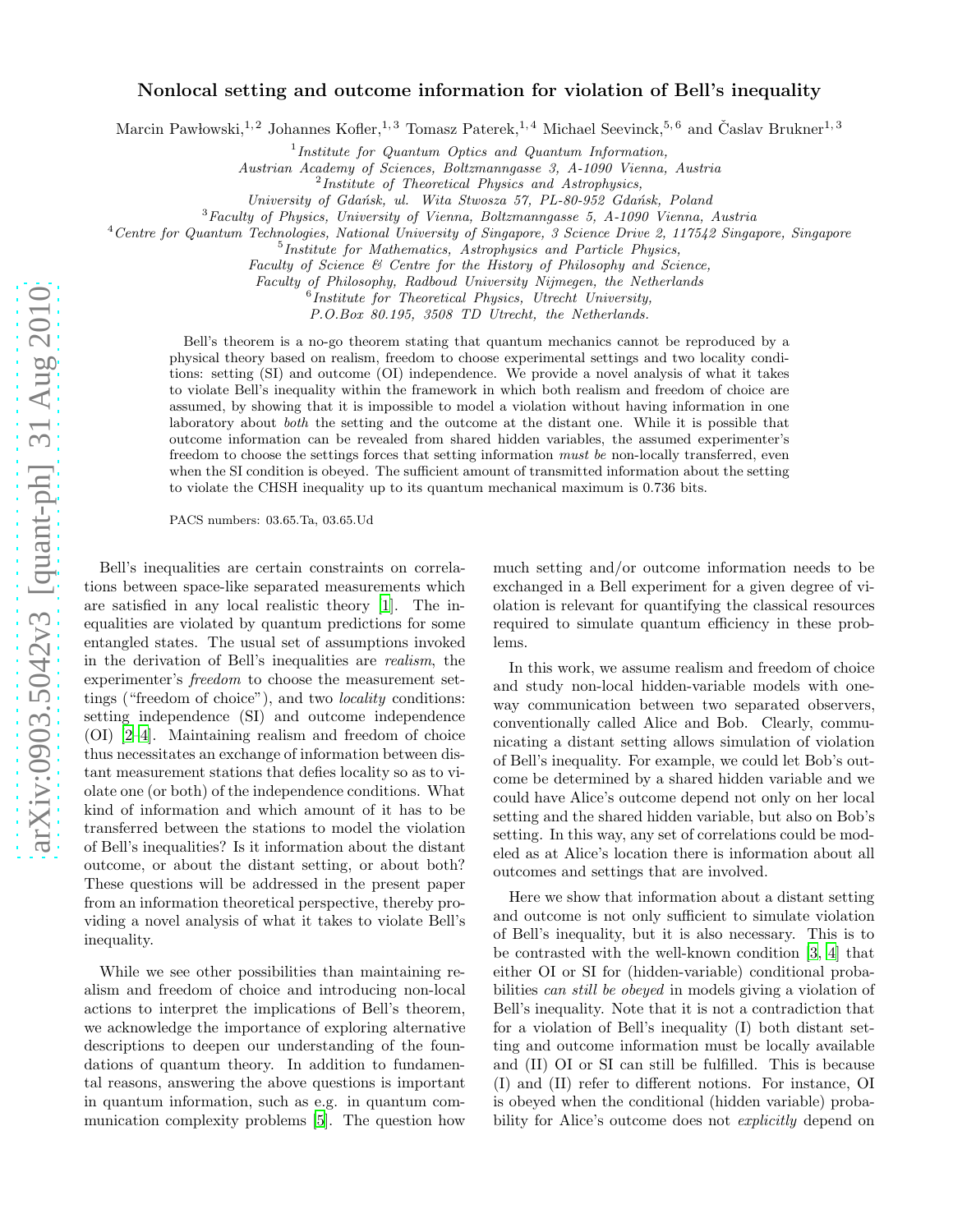Bob's outcome. However, the information about Bob's outcome can still be implicitly contained in the shared hidden variable. This allows for a novel analysis of what it takes to violate Bell's inequality.

Furthermore we show, while it is possible that information about the distant outcome can be read from the hidden-variables received from the source, the information about the setting must be non-locally transmitted, implicitly or explicitly, in any model where the experimenters are free to choose their settings. We are able to trace this asymmetry between setting and outcome information to the freedom of the experimenters to choose their settings. We furthermore apply our analysis to the non-local hidden-variable models of Toner and Bacon [\[6\]](#page-4-5), Leggett [\[7\]](#page-4-6) and Bohm [\[8\]](#page-4-7). Finally, we show that the sufficient amount of transmitted information about the setting to violate the CHSH inequality up to its quantum mechanical maximum is 0.736 bits.

We begin with the usual formal definitions of the assumptions of Bell's theorem. In our notation  $a$  and  $b$ stand for the measurement settings chosen by the two distant experimenters Alice and Bob, respectively; A and B denote their respective measurement outcomes, and  $\lambda$ denotes a set of hidden variables.

(i) For stochastic (probabilistic) hiddenvariable theories the assumption of realism dictates that the hidden variable  $\lambda$  specifies joint (non-negative, properly normalized) probabilities  $P(A_{1,1}, A_{1,2}, A_{2,1},..; B_{1,1}, B_{1,2}, B_{2,1},.. | \lambda)$ , where e.g. the result  $A_{1,2}$  of Alice for her setting choice 1 can depend on some non-local parameter 2, typically Bob's setting choice. The conditional probabilities  $P(A, B|a, b, \lambda)$  that will be used in this paper are then obtained as marginals of these joint ones.

(ii) Setting Independence (SI), often also called Parameter Independence [\[3\]](#page-4-4), is the part of the locality condition which prohibits the conditional dependence of the probability to obtain the outcome in one laboratory on the choice of the setting at the other one:  $P(A|a, b, \lambda) =$  $P(A|a,\lambda)$ , and analogous for  $P(B|\cdot)$ . Similarly, under Outcome Independence (OI), Alice's probability to obtain her outcome does not conditionally depend on Bob's outcome and vice versa:  $P(A|a, b, B, \lambda) = P(A|a, b, \lambda)$ , again analogous for  $P(B|\cdot)$ . The conjunction of these two conditions is equivalent to Bell's condition of Local Causality [\[2](#page-4-1)[–4](#page-4-2), [9\]](#page-4-8):  $P(A, B|a, b, \lambda) = P(A|a, \lambda)P(B|b, \lambda)$ . The latter condition allows to define the joint probabilities from (i) as  $p(A_1, A_2|\lambda)p(B_1, B_2|\lambda)$ , where e.g.  $A_1$ is the result of Alice for her setting choice 1 [\[10\]](#page-4-9). Note that fulfillment of SI does not imply that  $P(A|a, b, B, \lambda)$ equals  $P(A|a, B, \lambda)$ . This shows that SI does not entail complete independence from the distant setting and that different criteria should be used.

(iii) The experimenter's freedom of choice to choose the measurement setting imposes that the selected measurement setting is statistically independent of the hidden variables sent by the source (even in a deterministic model) [\[11,](#page-4-10) [12\]](#page-4-11). In terms of the (Shannon) mutual information this assumption is expressed as  $I(\lambda : a) = I(\lambda : a)$  $b$ ) = 0. As we will show, the assumption of freedom of choice is responsible for the fundamental asymmetry between settings and outcomes because it guarantees that the settings, contrary to the outcomes, are to be considered as independent variables.

Under these three assumptions the Clauser-Horne-Shimony-Holt (CHSH) inequality [\[13](#page-4-12)] must be obeyed:

<span id="page-1-0"></span>
$$
\frac{1}{4} \sum_{a,b=0}^{1} P(A \oplus B = ab | a, b) \le \frac{3}{4},
$$
 (1)

with ⊕ denoting addition modulo 2. We let Alice and Bob each choose with  $50\%$  probability one of two settings,  $a, b = 0, 1$ , and obtain measurement results,  $A, B =$ 0, 1, respectively. (Both sides in Ineq. [\(1\)](#page-1-0) are divided by 4 for later convenience.)

Assuming freedom of choice and realism, violations of the CHSH inequality imply that either OI or SI, or both, needs to be given up. In the framework of 'experimental metaphysics' [\[3](#page-4-4)] it is violation of the condition OI that is supposed to be responsible for the violation of the CHSH inequality, and it is extensively argued by many philosophers of this school that this is not an instance of 'action at a distance' but only of some innocent 'passion at a distance': one passively comes to know the faraway outcome, but one cannot actively change it. In contrast, violation of SI allows superluminal signaling at the hidden variable level, as the distant observer can freely choose his measurement settings. Our analysis shows that SI and OI do not provide us with the full picture of what (non-) local information is needed in violations of Bell inequalities. Both SI and OI are in fact conditions on the conditional statistical independence of probabilities for the local outcome only. They do not exhaust all possibilities how information about *distant* settings and outcomes can be inferred (locally or non-locally). Here we will provide such an analysis. We thus no longer focus on conditional statistical independence, but instead on the availability of (non-) local information.

We will show that within the framework of non-local realistic theories it is impossible to model a violation of the CHSH inequality without having information in one laboratory about both the setting and the outcome at the distant one. Thus, the availability of non-local information displayed by models that violate the CHSH inequality is necessarily about both the non-local settings and the outcomes, despite the fact that it is not necessary that the models are *both* explicitly setting dependent  $(\neg$ SI) and outcome dependent  $(\neg \text{OI})$ .

In order to prove our results we consider a local hiddenvariable model augmented with information available to Alice about Bob's laboratory. While it is not necessary, it is instructive to think about this information as one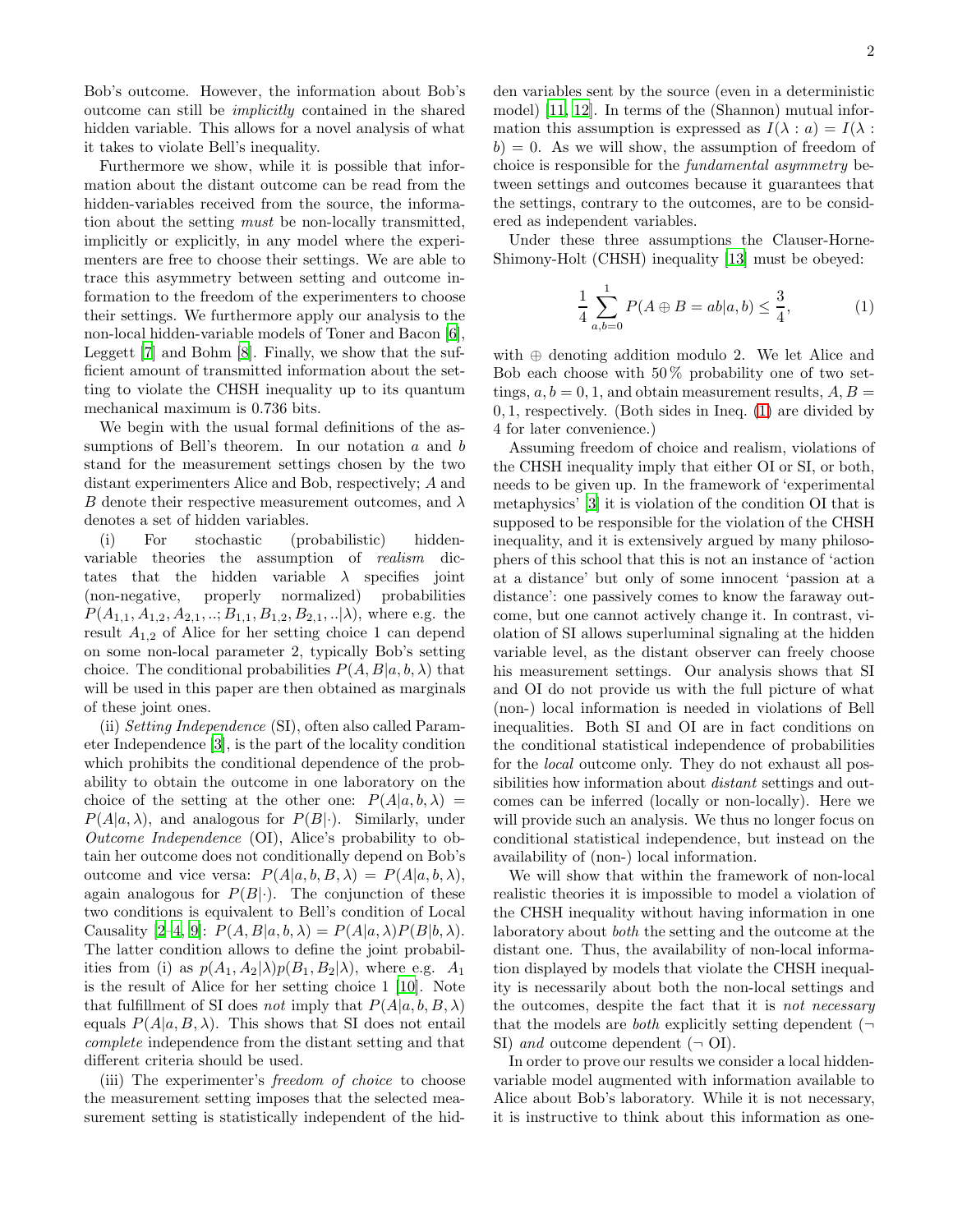way classical communication from Bob to Alice. In every run of the experiment, Alice and Bob first choose their settings (a and b) and receive hidden variables  $\lambda$  which are independent of the choice of the settings. Then, Bob (or some process in his lab) generates the outcome  $B$ which in general depends on  $\lambda$  and b. Next, Bob generates the *message*  $\mathcal X$  which depends on  $\lambda$ , b and B. Both the generation of  $B$  and of  $\mathcal X$  are, in general, probabilistic processes. It is assumed that the exact mechanism how  $B$  and  $\mathcal X$  are generated is known to Alice. Finally,  $\mathcal X$  is transmitted to Alice who uses her optimal strategy, based on the knowledge of her setting a, the shared hidden variables  $\lambda$ , Bob's mechanisms and the message X. to produce her outcome A in order to maximally violate the CHSH inequality.

From Alice's perspective, the CHSH inequality reads

$$
\frac{1}{2}P(A=B|a=0) + \frac{1}{2}P(A=B \oplus b|a=1) \le \frac{3}{4}, \quad (2)
$$

where, e.g.  $P(A = B|a = k)$  is the probability that the outcome of Alice equals that of Bob, given she has chosen the kth setting. We shall show that the probabilities entering Ineq. [\(2\)](#page-2-0) can be interpreted as a measure of the information Alice has about Bob's measurement setting and outcome. For this aim, we introduce the "guessed 'information'"  $(GI)^1$  $(GI)^1$ :

<span id="page-2-2"></span>
$$
J(\mathcal{X} \to \mathcal{Y}) := \sum_{i} P(\mathcal{X} = i) \max_{j} [P(\mathcal{Y} = j | \mathcal{X} = i)], \quad (3)
$$

where X takes values  $i = 1, ..., X$  and Y values  $j =$ 1, ..., Y. The value of  $J(\mathcal{X} \to \mathcal{Y})$  gives the average probability to correctly guess  $\mathcal Y$  knowing the value of  $\mathcal X$ . Its maximum is 1 and then  $\mathcal Y$  is fully specified by  $\mathcal X$ . The minimum of  $J(\mathcal{X} \to \mathcal{Y})$  equals  $\frac{1}{Y}$  and then X reveals no information about  $\mathcal Y$ . We note that GI reaches its minimum when the mutual information is  $I(\mathcal{X} : \mathcal{Y}) = 0$ , and it is maximal when  $I(\mathcal{X} : \mathcal{Y}) = \log Y$ . As an example, freedom of choice can be stated as  $J(\lambda \to a, b) = \frac{1}{4}$ , i.e.,  $\lambda$  cannot reveal any information about the settings a and b. This implies the weaker condition  $J(\lambda \to b) = \frac{1}{2}$ , which is sufficient for our analysis and to which we refer as freedom of choice throughout the rest of the paper.

Alice now uses an optimal maximization strategy so as to maximally violate the CHSH inequality. Consider the case in which Alice chooses  $a = 0$ . Her goal is to maximize the probability  $P(A = B|a = 0)$  given the communicated value  $\mathcal X$  and the received hidden variables  $\lambda$ .

This maximized probability is just the average probability to correctly guess B given  $\mathcal X$  and  $\lambda: J(\lambda, \mathcal X \to B)$ . Similarly, if her setting is  $a = 1$ , the maximal probability  $P(A = B \oplus b | a = 1)$  equals  $J(\lambda, \mathcal{X} \rightarrow B \oplus b)$ . This allows to phrase the CHSH inequality in terms of the GI's

<span id="page-2-3"></span>
$$
\frac{1}{2}J(\lambda, \mathcal{X} \to B) + \frac{1}{2}J(\lambda, \mathcal{X} \to B \oplus b) \le \frac{3}{4}.
$$
 (4)

In case Alice's scheme is not optimal  $P(A = B|a = 0)$ is upperbounded by  $J(\lambda, \mathcal{X} \rightarrow B)$ , and likewise  $P(A =$  $B \oplus b|a = 1$ ) is upperbounded by  $J(\lambda, \mathcal{X} \to B \oplus b)$ . Therefore, even if Alice's strategy is not optimal violation of [\(4\)](#page-2-3) is necessary for a violation of the CHSH inequality. This holds for any of the eight different CHSH inequalities.

<span id="page-2-0"></span>We are now in the position to prove that a *necessary* condition for the violation of Bell's inequalities within non-local realism is that both information about the setting and about the outcome produced at one lab must be available at the distant lab. If there is no outcome information available, i.e.,  $J(\lambda, \mathcal{X} \to B) = \frac{1}{2}$ , the left-hand side of Ineq. [\(4\)](#page-2-3) cannot exceed  $\frac{3}{4}$ . To prove that setting information is also necessary, note that if one knows both B and  $B \oplus b$ , one also knows b. Thus, the average probability of correctly guessing b is greater or equal to the product of the average probabilities for the correct guess of B and  $B \oplus b$ :

<span id="page-2-4"></span>
$$
J(\lambda, \mathcal{X} \to b) \ge J(\lambda, \mathcal{X} \to B)J(\lambda, \mathcal{X} \to B \oplus b).
$$
 (5)

If  $\mathcal X$  and  $\lambda$  carry no information about the setting, i.e.,  $J(\lambda, \mathcal{X} \to b) = \frac{1}{2}$ , Ineq. [\(5\)](#page-2-4) can be rewritten as  $J(\lambda, \mathcal{X} \to$  $B \oplus b$ )  $\leq \frac{1}{2}$  $J^{-1}(\lambda, \mathcal{X} \to B)$ , which implies

$$
\frac{1}{2}J(\lambda, \mathcal{X} \to B) + \frac{1}{2}J(\lambda, \mathcal{X} \to B \oplus b)
$$
  
 
$$
\leq \frac{1}{2}J(\lambda, \mathcal{X} \to B) + \frac{1}{4J(\lambda, \mathcal{X} \to B)}. (6)
$$

for the left-hand side of [\(4\)](#page-2-3). This value is less or equal  $\frac{3}{4}$  for the whole range of  $J(\lambda, \mathcal{X} \to B) \in [\frac{1}{2}, 1]$ . Thus, if there is no setting information, the violation of Ineq. [\(4\)](#page-2-3), or Ineq. [\(1\)](#page-1-0), is impossible.

Although both the information about the distant setting and about the distant outcome must be available at the local laboratory to have a violation, we show that, given freedom of choice, the information about the distant setting has to be transmitted non-locally, whereas it is possible that the information about the distant outcome can be obtained without any transmission from the shared hidden variables. This is shown by a further analysis of what information has to be transmitted via the message  $X$ , over and above the information in the hidden variable  $\lambda$ . This also allows us to analyze the above mentioned asymmetry between the outcome and setting information in a more formal way.

To this end, we introduce a measure of information, that we call "transmitted 'information'" (TI), which is

<span id="page-2-1"></span><sup>1</sup> This measure of information is related to conditional min-entropy. Min-entropy is defined by  $H_{\text{min}}(Y) = -\log(\max P(Y))$ , and the conditional one reads  $H_{\text{min}}(Y|X) =$  $-\log(\max P(Y))$ , and the conditional one reads  $H_{\min}(Y|X) = \sum_x P(x) H_{\min}(Y|x) = -\sum_x P(x) \log(\max P(Y|x))$ . This is just our definition [\(3\)](#page-2-2), with the only difference being the log function. For this reason a case could be made to use the terminology "guessed probability" rather than "guessed information".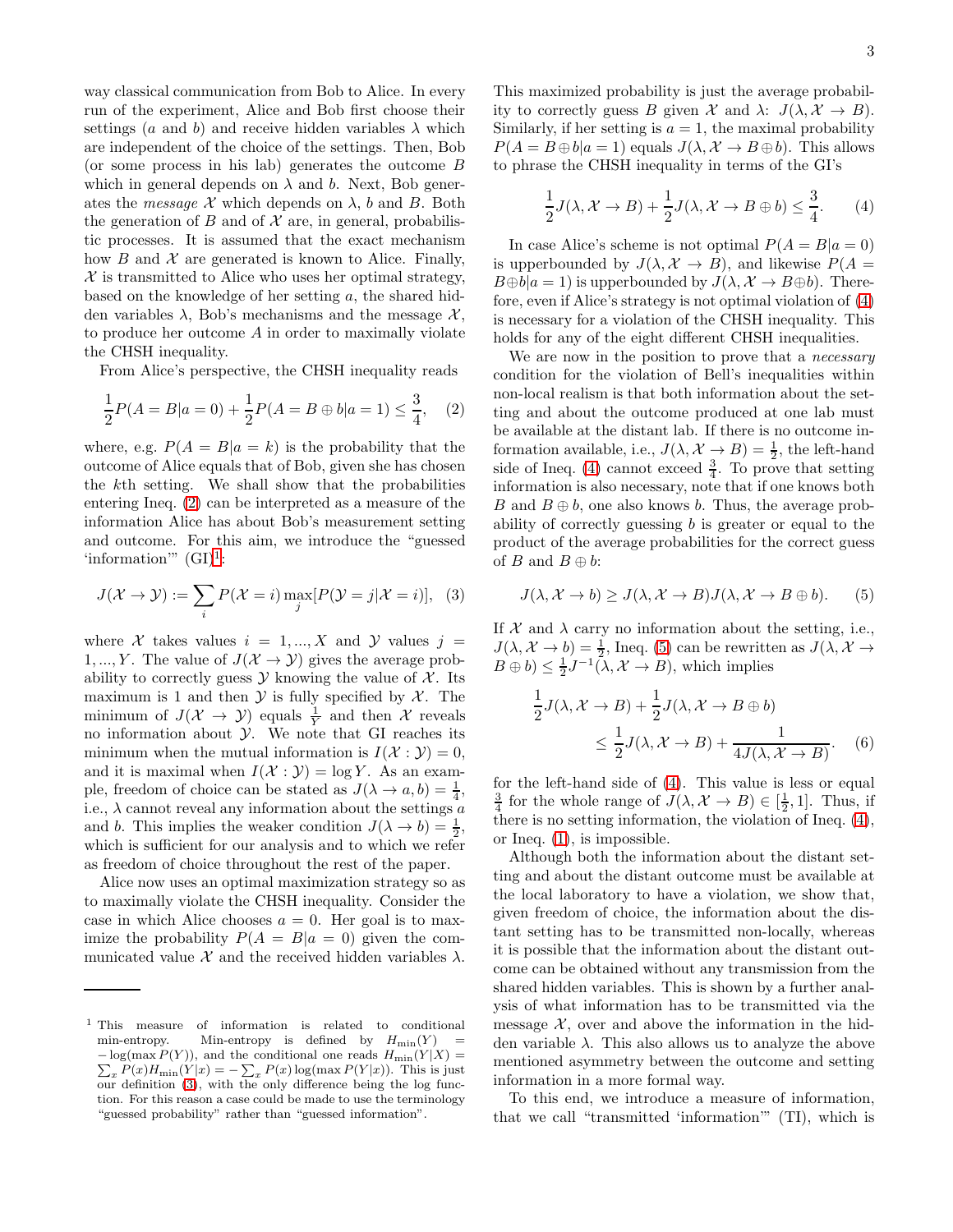the difference of the averaged probability of correctly guessing the value of the variable  $\mathcal Y$  when knowing  $\mathcal X$ and  $\lambda$ , and the one when knowing only  $\lambda$ :

$$
\Delta_{\lambda}(\mathcal{X} \to \mathcal{Y}) := J(\lambda, \mathcal{X} \to \mathcal{Y}) - J(\lambda \to \mathcal{Y}). \tag{7}
$$

 $\Delta_{\lambda}(\mathcal{X} \to \mathcal{Y})$  takes values between 0 and  $1 - \frac{1}{Y}$ . Its lowest value means that transmission of  $X$  does not increase Alice's chances of guessing the correct value of  $\mathcal{Y}$ ;  $\mathcal{X}$  carries no new information about  $Y$  that is not already available to Alice through  $\lambda$ .

We have already established that either  $J(\lambda, \mathcal{X} \rightarrow$  $(B) = \frac{1}{2}$  or  $J(\lambda, \mathcal{X} \to b) = \frac{1}{2}$  implies no violation of the CHSH inequality. The asymmetry between the outcome and setting information originates from the freedom of choice assumption  $J(\lambda \to b) = \frac{1}{2}$ , which leads to

$$
J(\lambda, \mathcal{X} \to b) = \Delta_{\lambda}(\mathcal{X} \to b) + \frac{1}{2}.
$$
 (8)

We see that  $\Delta_{\lambda}(\mathcal{X} \to b) = 0$  leads to  $J(\lambda, \mathcal{X} \to b) = \frac{1}{2}$ which means no violation of the CHSH inequality. On the other hand, there is no assumption corresponding to freedom of choice regarding the outcomes, i.e., there are no physical grounds for assuming  $J(\lambda \to B) = \frac{1}{2}$ . Instead, one has

$$
J(\lambda, \mathcal{X} \to B) = \Delta_{\lambda}(\mathcal{X} \to B) + J(\lambda \to B). \tag{9}
$$

Thus, even if  $\Delta_{\lambda}(X \rightarrow B) = 0$ , it is possible that  $J(\lambda, \mathcal{X} \to B) > \frac{1}{2}$ , if  $J(\lambda \to B) > \frac{1}{2}$ . Also  $J(\lambda \to B) = \frac{1}{2}$ <br>does not mean  $J(\lambda, \mathcal{X} \to B) = \frac{1}{2}$  since  $\Delta_{\lambda}(\mathcal{X} \to B)$ can be greater than 0. Summing up, neither  $\Delta_{\lambda}(X \rightarrow$  $B$ ) = 0 nor  $J(\lambda \rightarrow B) = \frac{1}{2}$  individually implies no violation of the CHSH inequality, although both of them to-gether do. One can easily construct a toy model<sup>[2](#page-3-0)</sup> where  $J(\lambda \rightarrow B) = \frac{1}{2}$  and violation occurs because the TI is  $\Delta_{\lambda}(\mathcal{X} \to B) = \frac{1}{2}$ . A toy model where  $\Delta_{\lambda}(\mathcal{X} \to B) = 0$ and violation occurs is presented later. All different cases are presented in Table [I,](#page-3-1) where our technical results are also contrasted to those in terms of the conditions OI and SI.

To reinforce our conclusion that the freedom of choice assumption is responsible for the asymmetry, consider the possibility of 'superdeterminism', where everything

| Condition                                         | Violation of CHSH possible? |
|---------------------------------------------------|-----------------------------|
| $J(\lambda, \mathcal{X} \to b) = \frac{1}{2}$     | N <sub>0</sub>              |
| $J(\lambda, \mathcal{X} \to B) = \frac{1}{2}$     | No                          |
| $J(\lambda \rightarrow b) = \frac{1}{2}$          | Yes ('freedom')             |
| $J(\lambda \rightarrow B) = \frac{1}{2}$          | $Yes^*$                     |
| $\Delta_{\lambda}(\mathcal{X} \rightarrow b) = 0$ | No                          |
| $\Delta_{\lambda}(\mathcal{X} \to B) = 0$         | $Yes^*$                     |
| SI: $P(A a, b, \lambda) = P(A a, \lambda)$        | $Yes***$                    |
| OI: $P(A a, b, B, \lambda) = P(A a, b, \lambda)$  | $\operatorname{Yes}^{**}$   |

<span id="page-3-1"></span>TABLE I. The possibility of violation of the CHSH inequality in a local realistic model augmented with communication of X from Bob to Alice.  $J(\lambda, \mathcal{X} \to b)$  and  $J(\lambda, \mathcal{X} \to B)$  are the "guessed informations" by Alice, where  $\lambda$  denotes the hidden variables, and  $b$  and  $B$  are Bob's setting and outcome, respectively.  $\Delta_{\lambda}(\mathcal{X} \to b)$  and  $\Delta_{\lambda}(\mathcal{X} \to B)$  denote the "transmitted" information" to Alice about Bob's setting and outcome, respectively, which is communicated via  $\mathcal{X}$ . (See main text for their definitions.) "No" in the right column means that the corresponding condition has to be violated to allow violation of the CHSH inequality. "Yes" means that there are models which satisfy the condition and violate the CHSH inequality. The starred "Yes<sup>∗</sup> " in rows 4 and 6 indicate that for a violation either one of these conditions can hold, but not both. Similarly for the doubly-starred "Yes∗∗" in rows 7 and 8, where for completeness we have included the previously known results in terms of SI and OI.

is determined by the hidden variables, even the setting choices. In that case both  $J(\lambda \to b) = 1$  and  $J(\lambda \to$  $B$ ) = 1, and consequently we have both  $\Delta_{\lambda}(X \to b) = 0$ and  $\Delta_{\lambda}(\mathcal{X} \to B) = 0$ : In that case there simply is no new information to be transferred, i.e. X is redundant as  $\lambda$ determines all there is to know. Settings and outcomes thus here appear on equal footing, and the conditions for violation of the CHSH inequality become identical for both. Indeed, only by giving up superdeterminism and allowing for freedom of choice for the settings we see the asymmetry between settings and outcomes arise. The assumption of freedom of choice of the settings enforces that, in order to get a violation of the Bell inequality, the message  $\mathcal X$  must contain information about the setting, either implicit or explicit (though note that SI can be satisfied). It is however not needed that it carries information about the outcome.

Now we study explicit examples of non-local realistic models which violate the CHSH inequality. In all of them the non-local information  $\mathcal X$  is information about the distant setting.

Consider the model of Toner and Bacon [\[6](#page-4-5)]. One of the parties sends the bit  $\mathcal{X} = \pm 1$  which is given by  $\mathcal{X} = \text{sgn}(\vec{b} \cdot \vec{\lambda}_1) \text{sgn}(\vec{b} \cdot \vec{\lambda}_2)$ , where  $\vec{b}$  is a unit Bloch vector corresponding to Bob's setting and  $\lambda_1$  and  $\lambda_2$  are also unit vectors which play the role of hidden variables. The communication in this model can be compressed to

<span id="page-3-0"></span><sup>&</sup>lt;sup>2</sup> A random binary hidden variable  $\lambda = 0, 1$  is distributed to Alice and Bob. Bob's result for setting b is defined as  $B = \lambda \oplus b$ . Next, he communicates his outcome,  $\mathcal{X} = B$ . The result of Alice is given by  $A = a(\mathcal{X} \oplus \lambda) \oplus \mathcal{X}$ . Thus  $J(\lambda, \mathcal{X} \to B) = 1$ and  $J(\lambda \rightarrow B) = \frac{1}{2}$ . Clearly,  $A \oplus B = ab$ , and the CHSH inequality is maximally violated. However, there is an intrinsic setting information in this model as Alice can read the setting of Bob from the data available to her,  $b = \mathcal{X} \oplus \lambda$ ; and thus  $J(\lambda, \mathcal{X} \rightarrow b) = 1$  as well. This is what allows violation of the CHSH inequality. Note that this model is deterministic and thus obeys OI (and violates SI), despite the fact that it is the outcome B that is being communicated.